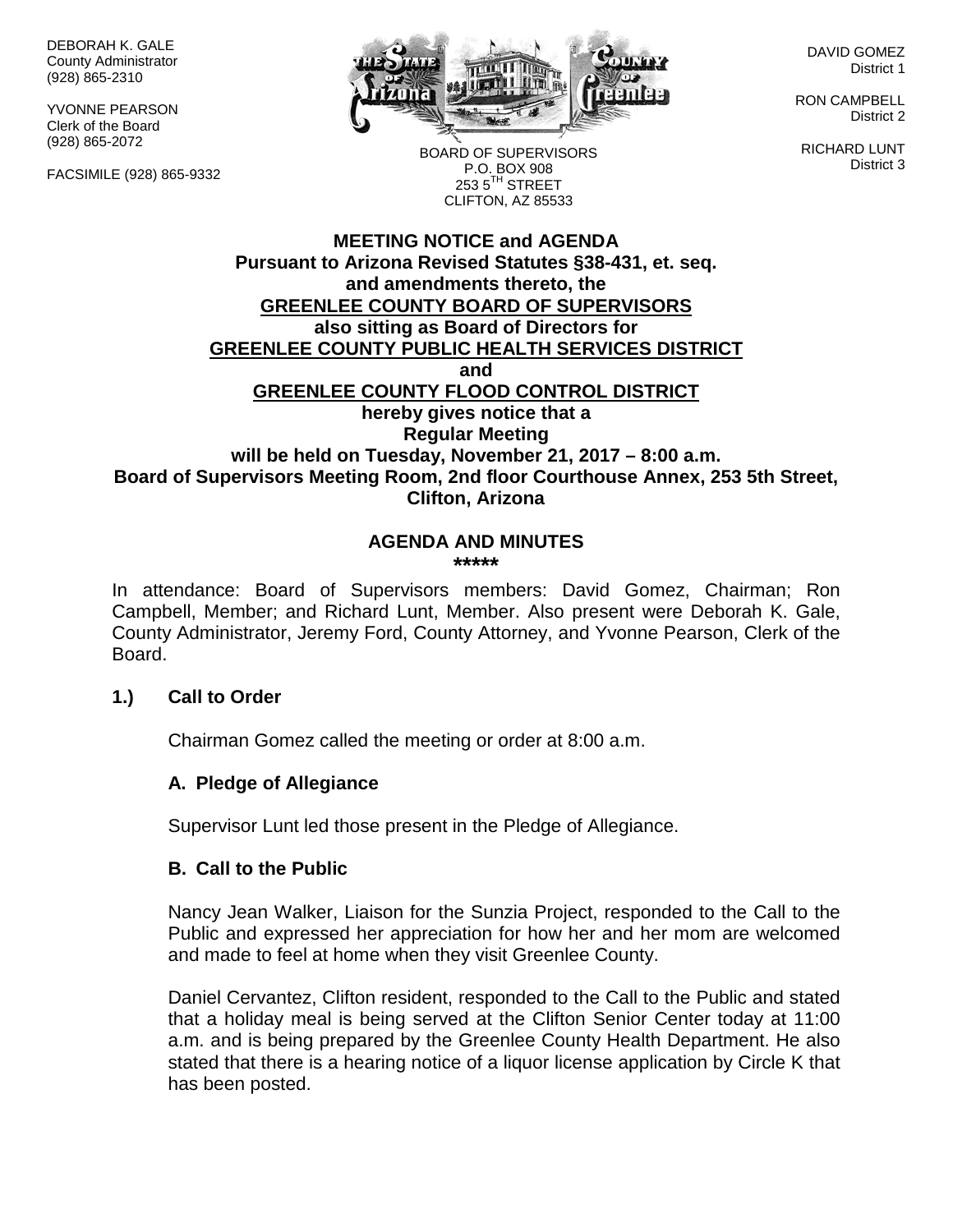**2.) PUBLIC HEALTH SERVICES DISTRICT – the Board of Supervisors will convene as the Board of Directors of the Greenlee County Public Health Services District and will reconvene as the Board of Supervisors following consideration of these items:**

#### **A. Consent Agenda**

**1. Clerk of the Board: Consideration of approval of Public Health Services District expense warrants in excess of \$1,000.00**

Upon motion by Supervisor Campbell, seconded by Supervisor Lunt, and carried unanimously, the Board approved the Public Health Services District Consent Agenda as presented.

## **3.) Laura Dorrell, United Way Board Member A. Presentation of award of grant funding in the amount of \$61,265.00 for the South Annex Emergency Generator Project**

Ms. Dorrell presented a check in the amount of \$61,265.00 to the Board of Supervisors to be used to purchase and install an emergency generator at the new South Annex building in Duncan. The generator will enhance emergency services operations for the south part of the County. Steve Rutherford, Emergency Management Coordinator, submitted the grant application to the United Way Grant Program for this project.

**4.) PUBLIC HEARING regarding an ordinance by the Board of Supervisors of Greenlee County, Arizona, granting authority to adopt an increase in filing fees for the Local Court Enhancement Fee to be utilized by Greenlee County Superior Court, establishing the Greenlee County Court Enhancement Fee and authorizing expenditures therefrom.**

Upon motion by Supervisor Campbell, seconded by Supervisor Lunt, and carried unanimously, the Board convened into Public Hearing regarding an ordinance by the Board of Supervisors of Greenlee County, Arizona, granting authority to adopt an increase in filing fees for the Local Court Enhancement Fee to be utilized by Greenlee County Superior Court, establishing the Greenlee County Court Enhancement Fee and authorizing expenditures therefrom. Mary Salazar, Chief Deputy Superior Court Clerk, requested approval of the Ordinance. Jeremy Ford, County Attorney, stated that he has reviewed and approved the form of the document and that the fees listed are appropriate and are still among the lowest in the state. He stated that the Superior Clerk's Office always works fast and expeditiously and has the best service in the state.

**5.) Consideration of adoption of Ordinance 2017-01 granting authority to adopt an increase in filing fees for the Local Court Enhancement Fee to be**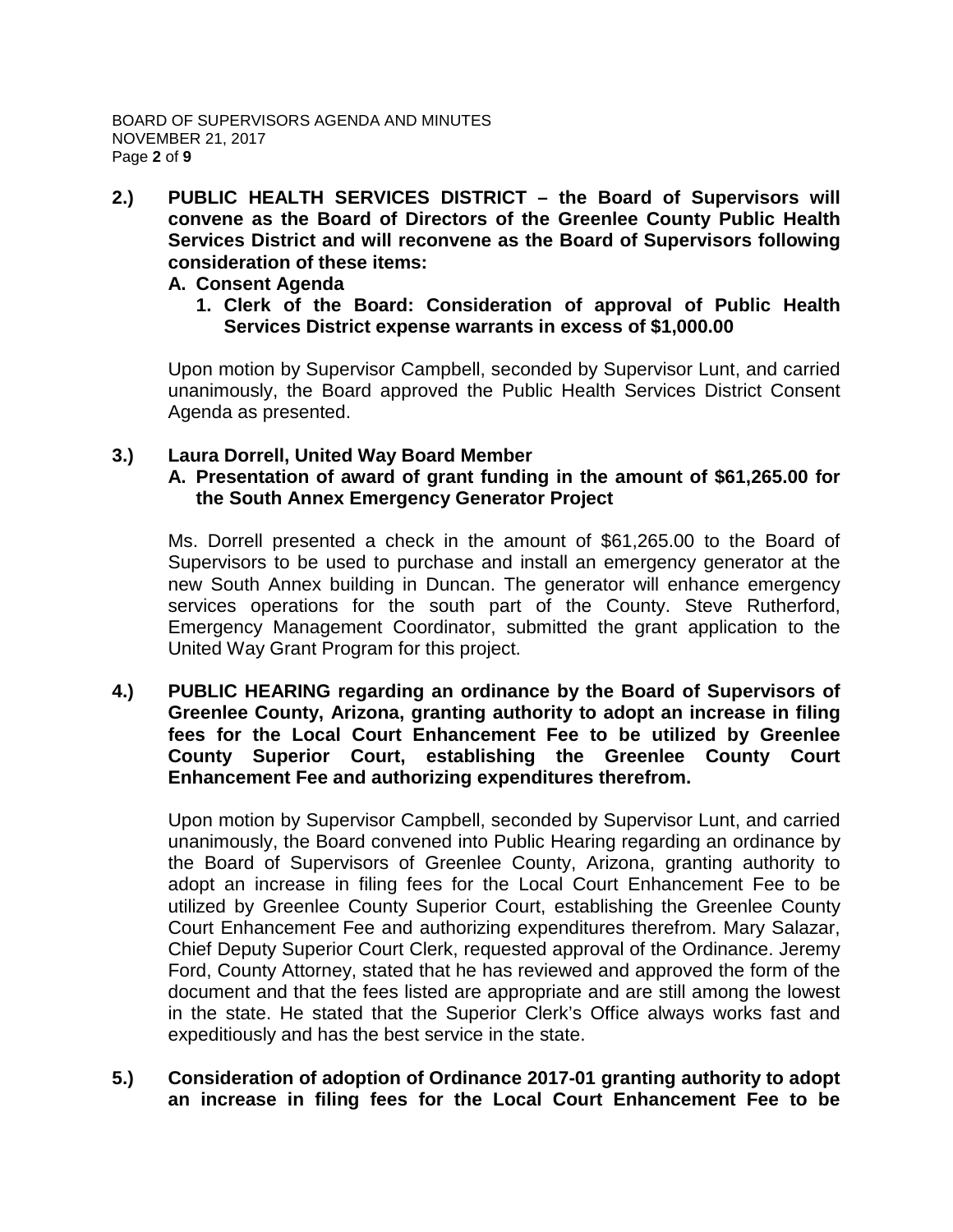## **utilized by Greenlee County Superior Court, establishing the Greenlee County Court Enhancement Fee and authorizing expenditures therefrom**

Upon motion by Supervisor Lunt, seconded by Supervisor Campbell, and carried unanimously, the Board adopted Ordinance 2017-01 as presented.

# GREENLEE COUNTY ORDINANCE NO. 2017-01

AN ORDINANCE BY THE BOARD OF SUPERVISORS OF GREENLEE COUNTY, ARIZONA GRANTING AUTHORITY TO ADOPT AN INCREASE IN FILING FEES FOR THE LOCAL COURT ENHANCEMENT FEE TO BE UTILIZED BY GREENLEE COUNTY SUPERIOR COURT, ESTABLISHING THE GREENLEE COUNTY COURT ENHANCEMENT FEE AND AUTHORIZING EXPENDITURES THEREFROM.

WHEREAS, the Local Court Enhancement Fee which is an additional \$40.00 filing fee that will be collected by the Greenlee County Superior Court, hereinafter "Superior Court", for all new case filings, answers and/or responses to be deposited in the Greenlee County General Fund, the Greenlee County Board of Supervisors, hereinafter "Board" favors the additional filing fee, WHEREAS, based on the best available estimates, the Board finds that the County of Greenlee, hereinafter "County" desires to provide adequate staffing and services to ensure the public's needs are properly met. In order to achieve that standard, additional filing fees are necessary.

NOW, THEREFORE, IT IS HEREBY ORDAINED by the Board of Supervisors of Greenlee County, Arizona, as follows:

# ARTICLE 1 – AUTHORITY AND SCOPE

Sec. 100 This Ordinance is adopted pursuant to A.R.S. 11-251 and A.R.S. 11- 251.08 which authorizes the Board to adopt and enforce all ordinances necessary or proper to carry out the duties, responsibilities and functions of the county government and to adopt fee schedules for any specific services provided by the County to the public.

## ARTICLE 2 – SHORT TITLE

Sec. 200 The Ordinance may be referred to as the "Greenlee County Local Court Enhancement Fee".

ARTICLE 3 – FEES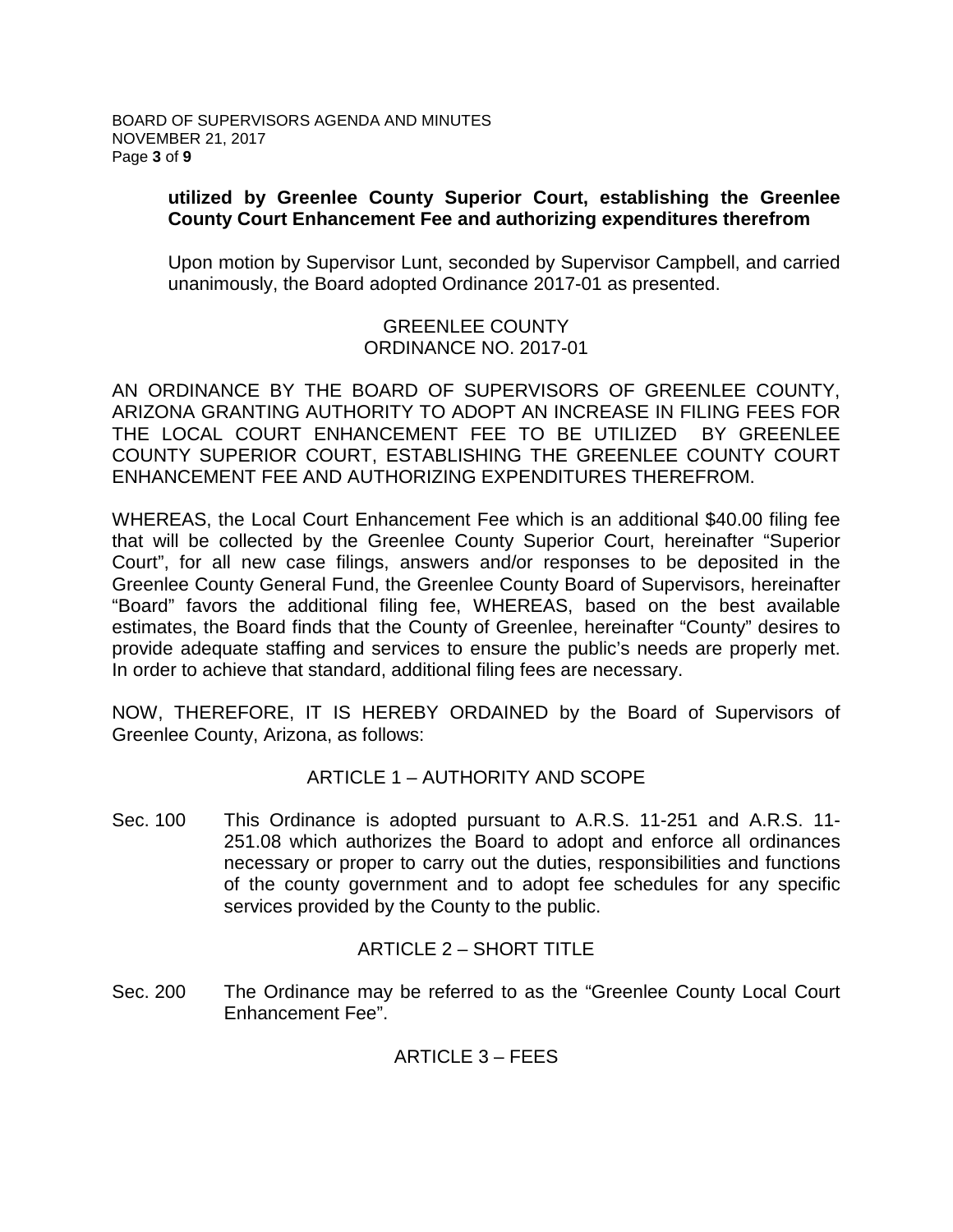- Sec. 300 A fee schedule shall be adopted by the Board to cover expenses for the provision of additional filing fees.
- Sec. 301 Such fee schedule will be identified as the Greenlee County Local Court Enhancement Fee Schedule.
- Sec. 302 The Board may revise the fee schedule as needed to keep current with rising expenses.
- Sec. 303 The adoption or revision of a fee schedule shall not affect any change in the Ordinance itself.
- Sec. 304 In addition to all other filing fees, the additional \$40.00 fee collected will be applied to the Local Court Enhancement Fee.
- Sec. 305 In addition to all current filing fees the Clerk of the Court may add the additional fee for all collections to new case filings, answers and/or responses.

The Clerk of the Court may assess and collect a Greenlee County Local Court Enhancement Fee to all new cases filed and for answers and/or responses filed with the Clerk's office.

Sec. 306 A fee assessed pursuant to the authority of this Ordinance shall constitute a lien in like manner as a judgment for money rendered in a civil action.

ARTICLE 4 – ESTABLISHMENT OF A FUND

- Sec. 400 The Board hereby establishes the Greenlee County Local Court Enhancement Fee, hereinafter referred to as the "Court Enhancement Fee", administered by County, through the Finance Department, solely for the purposes provided by this Ordinance.
- Sec. 401 All fees collected pursuant to this Ordinance, except non-sufficient fund fees shall be tendered to the Greenlee County Treasurer and deposited into the Court Enhancement Fee. All non-sufficient fund fees that are collected shall be tendered to the Greenlee County Treasurer and deposited into the County's General Fund.
- Sec. 402 Monies in the Court Enhancement Fee established by this Ordinance shall be subject to a continuing appropriation and shall not lapse.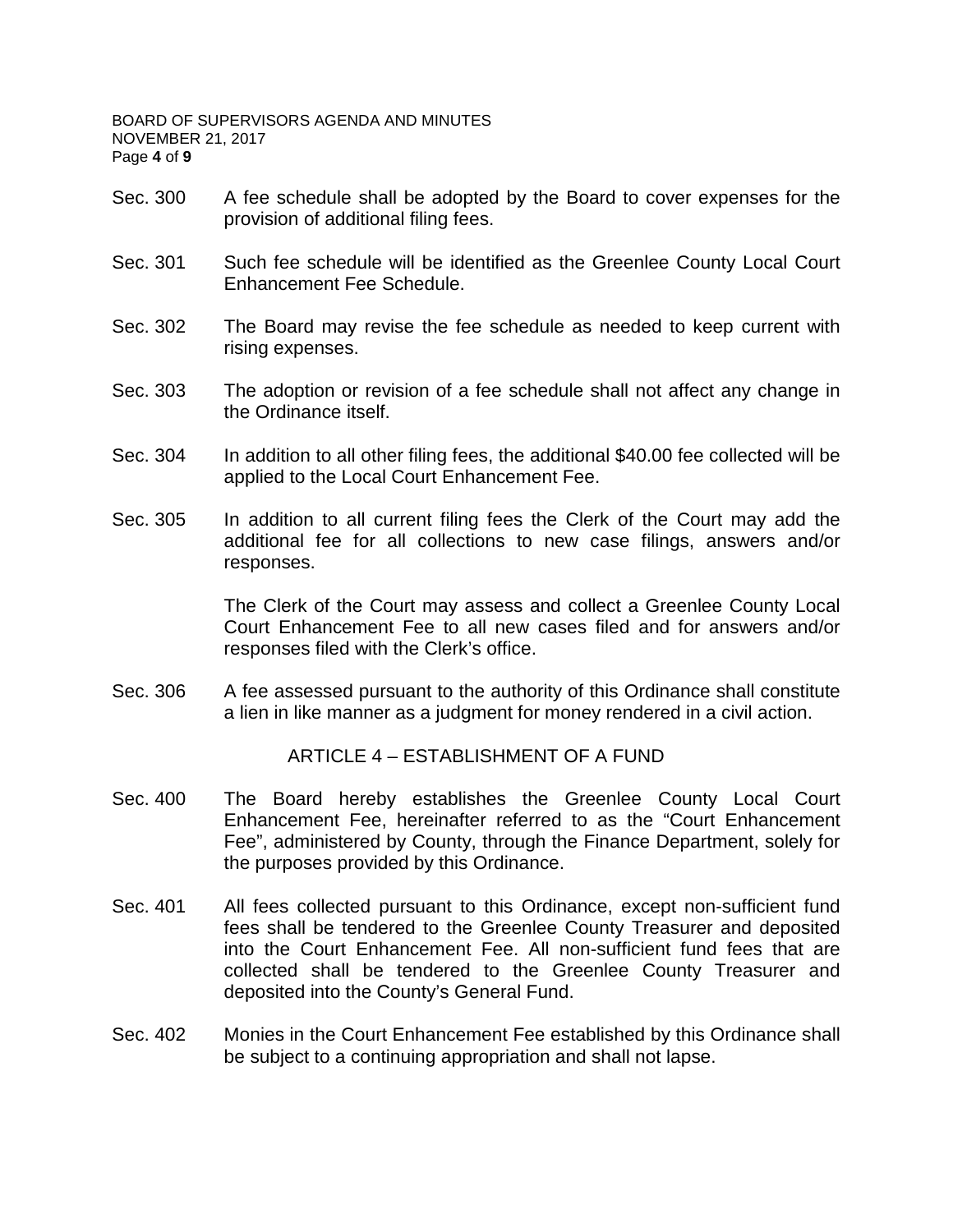BOARD OF SUPERVISORS AGENDA AND MINUTES NOVEMBER 21, 2017 Page **5** of **9**

Sec. 403 Monies in the Court Enhancement Fee shall be expended only for the benefit of the Greenlee County General Fund, as approved by the board.

#### ARTICLE 5 – PROCEDURES

Sec. 500 In order to expend Court Enhancement Fee monies, the board shall approve or disapprove said requisition. Upon approval, the requisition should be forwarded for procurement and upon receipt, payment by County warrant.

## ARTICLE 6 – EFFECTIVE DATE

Sec. 600 This Ordinance shall become effective January 1, 2018 after the adoption by the Board.

PASSED AND ADOPTED this 21<sup>st</sup> day of November, 2017 by the Board of Supervisors of Greenlee County, Arizona.

/s/ David Gomez, Chairman, Supervisor District 1

/s/ Ron Campbell, Supervisor District 2

/s/ Richard Lunt, Supervisor District 3

ATTEST: /s/ Yvonne Pearson, Clerk of the Board

/s/ Honorable Monica L. Stauffer (X) Approved – Date Honorable Monica L. Stauffer

/s/ Pamela Pollock, Clerk of Superior Court

#### **6.) PUBLIC HEARING pursuant to Arizona Revised Statutes §4-201 for Application for Liquor License Acquisition of Control License #09060012 by Michael Joseph Basha doing business as Basha's #92, Morenci, Arizona**

Upon motion by Supervisor Campbell, seconded by Supervisor Lunt, and carried unanimously, the Board convened into Public Hearing pursuant to Arizona Revised Statutes §4-201 for Application for Liquor License Acquisition of Control License #09060012 by Michael Joseph Basha doing business as Basha's #92, Morenci, Arizona. Ms. Pearson stated that the Liquor License application is an Acquisition of Control and that the proper documentation was posted as required. No persons spoke for or against the application.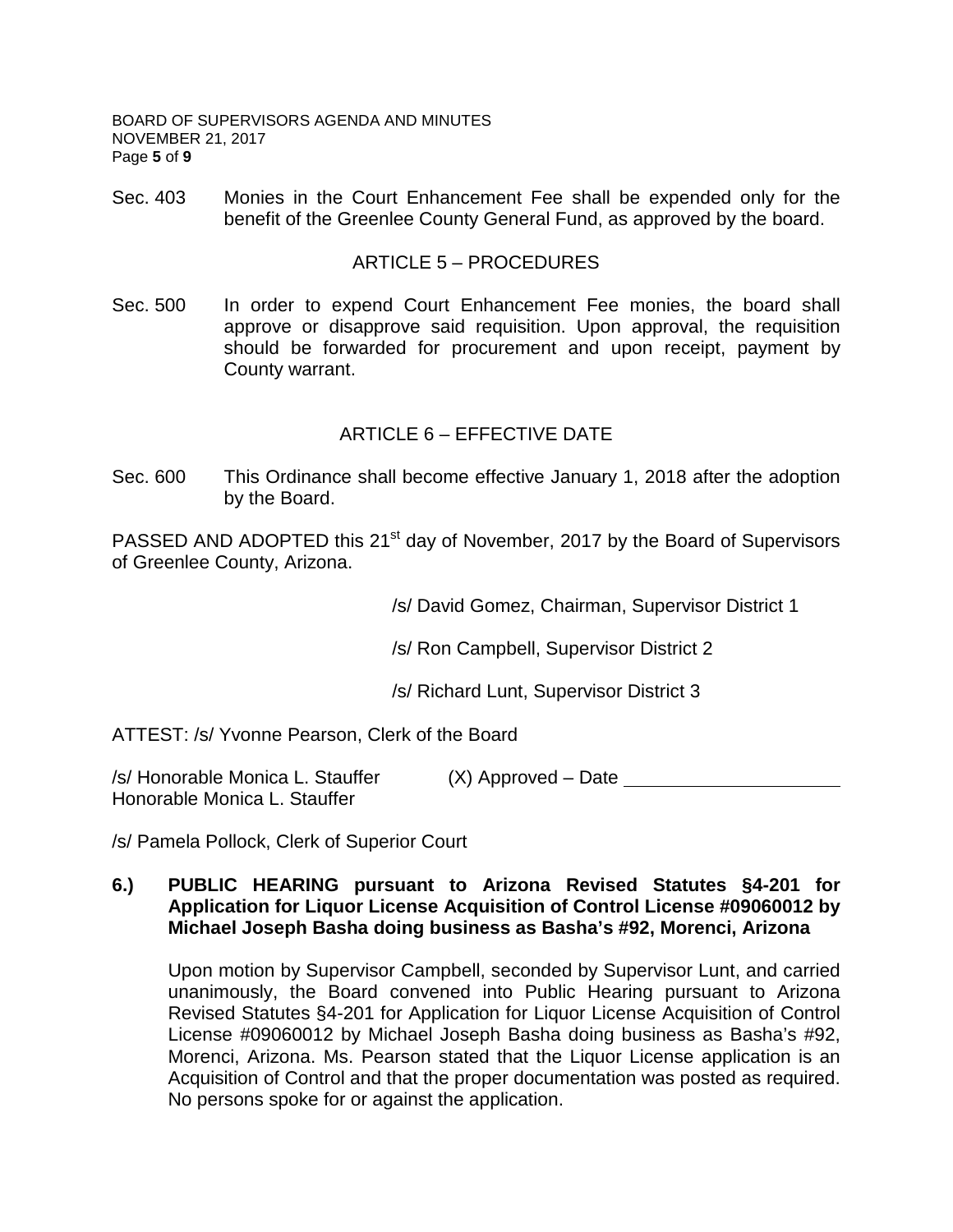## **7.) Consideration of approval of the Application for Liquor License Acquisition of Control License #09060012 by Michael Joseph Basha doing business as Basha's #92, Morenci, Arizona**

Upon motion by Supervisor Campbell, seconded by Supervisor Lunt, and carried unanimously, the Board approved the Application for Liquor License Acquisition of Control as presented.

## **8.) Tim Sumner, Sheriff**

## **A. Consideration of approval of temporary volunteer Sarah McCargish in the Sheriff's Office to complete a 250 hour internship for Liberty University Spring 2018 Semester**

Sheriff Sumner requested approval of a temporary volunteer to help her complete a 250 hour internship. He stated that he feels it is beneficial to have an internship program to help persons interested in becoming public servants in the future. Upon motion by Supervisor Campbell, seconded by Supervisor Lunt, and carried unanimously, the Board approved the request as presented.

## **9.) Yvonne Pearson, Elections Director**

**A. Consideration ordering the establishment of a convenient number of election precincts for 2018 Elections pursuant to Arizona Revised Statutes §16-411.A and designating polling places and vote centers pursuant to Arizona Revised Statutes §16-411.A(1) and 16-411.B(4)**

Ms. Pearson presented the listing of election precincts and proposed polling places and vote centers stating that no changes are proposed from the current precincts, polling places and vote centers. Upon motion by Supervisor Lunt, seconded by Supervisor Campbell, and carried unanimously, the Board approved the proposed precincts, polling places and vote centers as presented.

#### **10.) Kay Gale, County Administrator A. County and State budget and legislative issues**

Ms. Gale reported the following:

- The Governor's Task Force on Water Issues has presented and has been provided for the review of the Board.
- She attended a meeting regarding the Mexican Wolf with discussion regarding trans-fostering and trans-location issues
- She was invited and attended a tour of the new Graham County Jail.

## **B. Calendar of Events**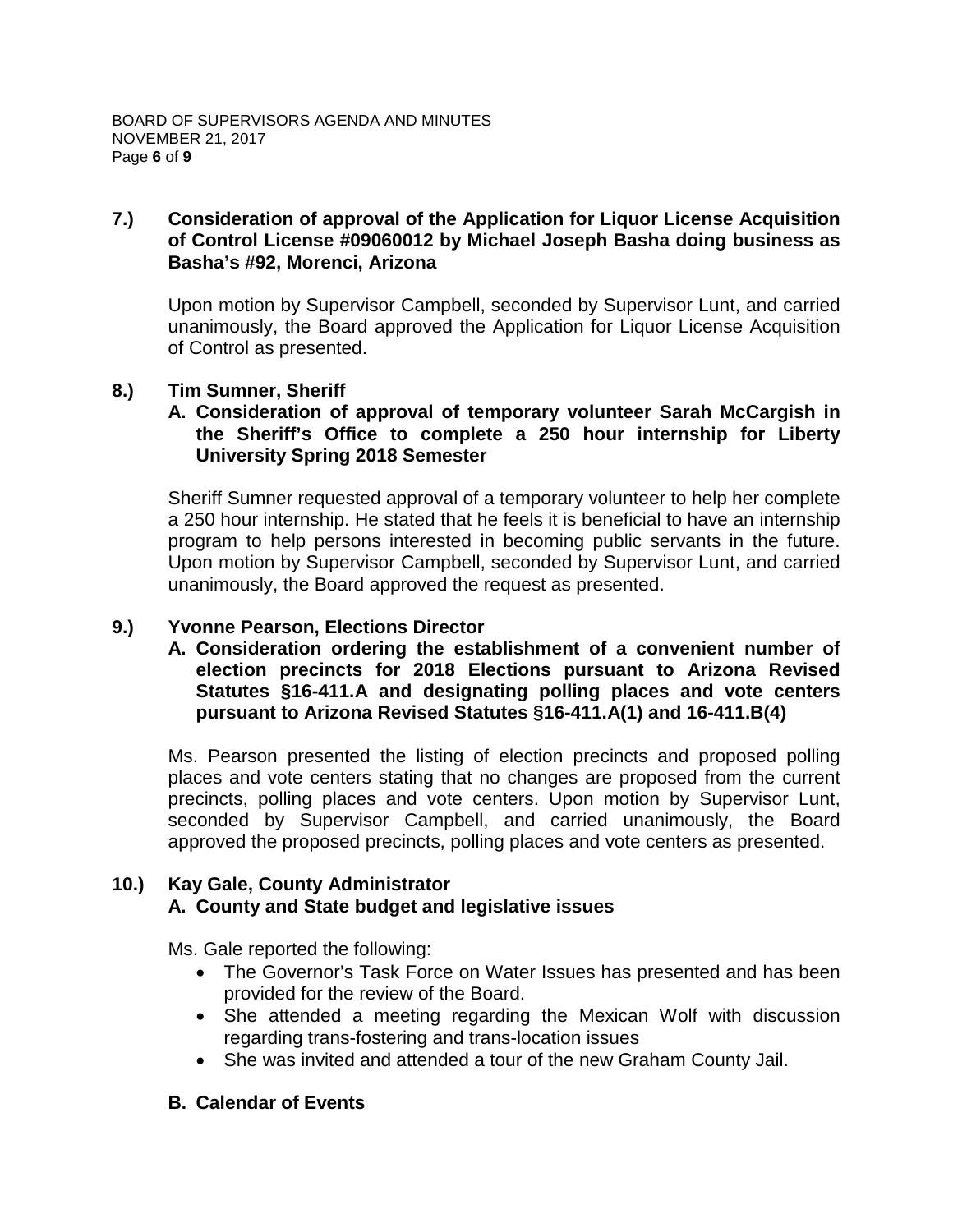The Calendar of Events was reviewed.

- **11.) Consent Agenda**
	- **A. Clerk of the Board: Consideration of approval of expense warrants in excess of \$1,000.00 – Voucher 1033**
	- **B. Chief Finance Officer: Consideration of approval of general fund loans in the amount of \$941.53 to be reimbursed upon receipt of funds: Fund 118 - \$732.32; Fund 237 - \$209.21**
	- **C. County Sheriff: Consideration of approval of Employee Transaction Forms: C. Joy, Ranger Deputy; R. Gaethje, Ranger Deputy**
	- **D. Clerk of the Board: Consideration of approval of Certification of the 5% Fill the Gap Set Aside funds collected for fiscal year 2016/2017 in the amount of \$19,460.80 to be distributed pursuant to Arizona Revised Statutes §41-2421.E**
	- **E. IT Manager: Consideration of approval to purchase vehicle equipment from various vendors for the Sheriff's Office for the purpose of supporting the Arizona Department of Transportation TRACS Citation Program in an amount not to exceed \$21,900.00 to be paid with budgeted general funds (\$16,400.00) and budgeted GIITEM funds (\$5,500.00)**
	- **F. IT Manager: Consideration of approval to purchase a Spillman Server and including the professional services to migrate program data to the new server in an amount not to exceed \$61,850.00 to be paid with budgeted general funds**

Upon motion by Supervisor Lunt, seconded by Supervisor Campbell, and carried unanimously, the Board approved the Consent Agenda as presented.

## **12.) Supervisor Reports**

# **Supervisor Richard Lunt A. Eastern Arizona Counties Organization meeting**

Supervisor Lunt attended the Eastern Arizona Counties Organization (ECO) meeting where water issues and the effects to counties and industry were discussed. The new water policy by the Governor has been released with some counties opposing it. ECO is being proactive and addressing concerns now. Issues concerning the Four Forest Restoration Initiative (4FRI) were also discussed. Projects are moving slowly with 15,000 acres being cleared but 50,000 would be better.

## **B. Arizona Small Counties Forum meeting**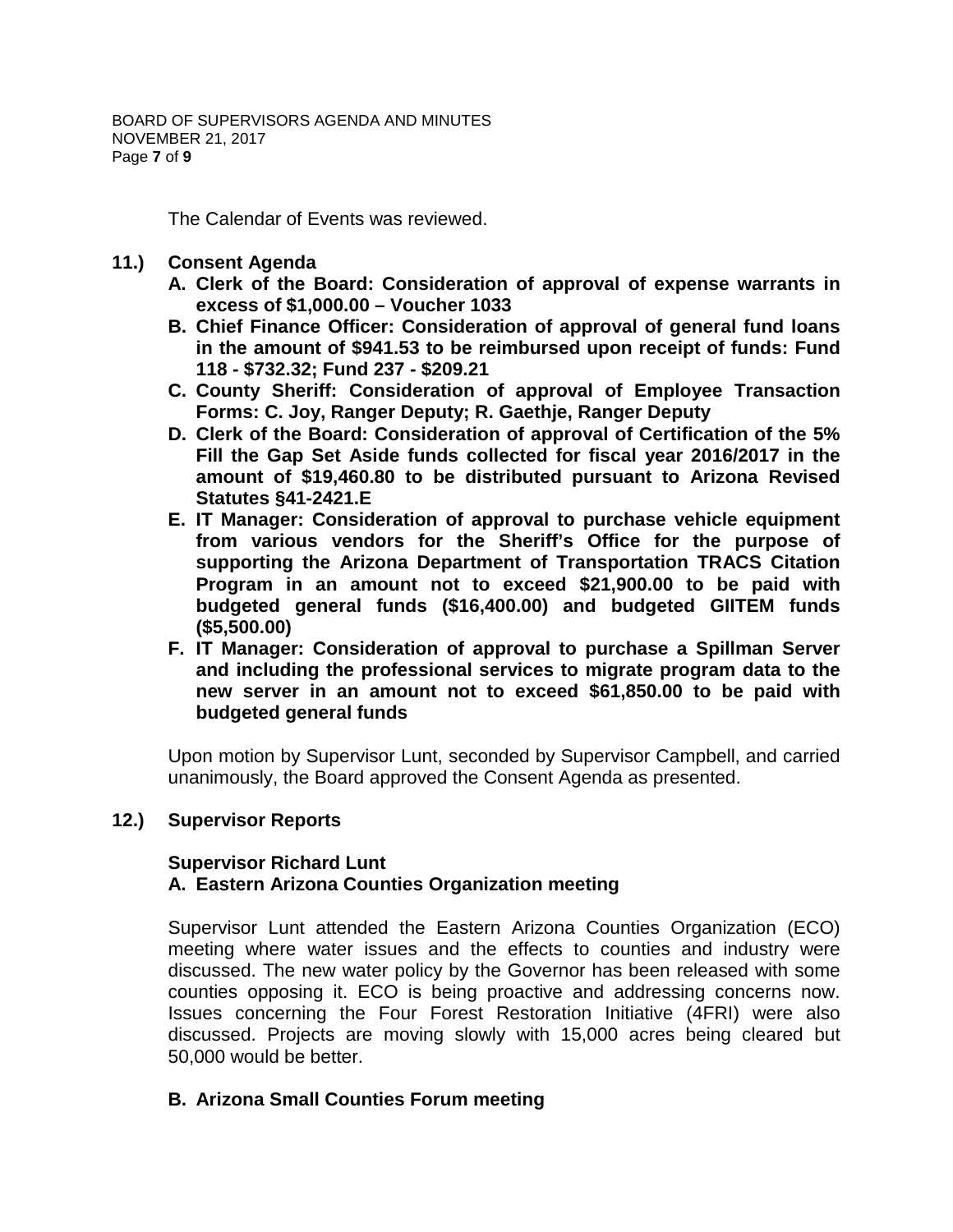Supervisor Lunt attended the Arizona Small Counties Forum meeting which was hosted by Graham County. La Paz county presented proposed language to be submitted to the legislature regarding a transient lodge tax and water issues were also discussed.

# **C. County Supervisors Association Board meeting**

Supervisor Lunt attended the County Supervisors Association Board meeting where Speaker of the House JD Meznard was the guest speaker and gave insight to the next legislative session with water and education being major issues.

## **D. Arizona Association of Counties Leadership Conference**

Supervisor Lunt attended the Arizona Association of Counties Leadership Conference and stated that it was an excellent conference with several good workshops. He attended a presentation on ethics that was different than previous ethics presentations. Insight on upcoming federal and state legislation was presented by a panel of several lobbyists.

# **E. Arizona Department of Transportation meeting regarding rerouting I-10 traffic during dust storms**

Supervisor Lunt attended a meeting with the Arizona Department of Transportation (ADOT) regarding rerouting I-10 traffic during dust storms which was very well attended. ADOT personnel explained what is currently being done to resolve traffic issues through Safford and Duncan and proposals for new controls. They are working with New Mexico for better communication between the two states.

## **Supervisor David Gomez**

## **A. Southeastern Arizona Governments Organization (SEAGO) Executive Board meeting**

Supervisor Gomez attended the SEAGO Executive Board meeting where discussion regarding dust storms and traffic issues on Interstate 10 took place. A Resolution opposing the transfer of Highway User Revenue Funds (HURF) to the state and a Resolution in support of the City of Douglas for land for a new port of entry were adopted. Paul David was elected as the RTAC alternate representative.

## **13.) Adjournment**